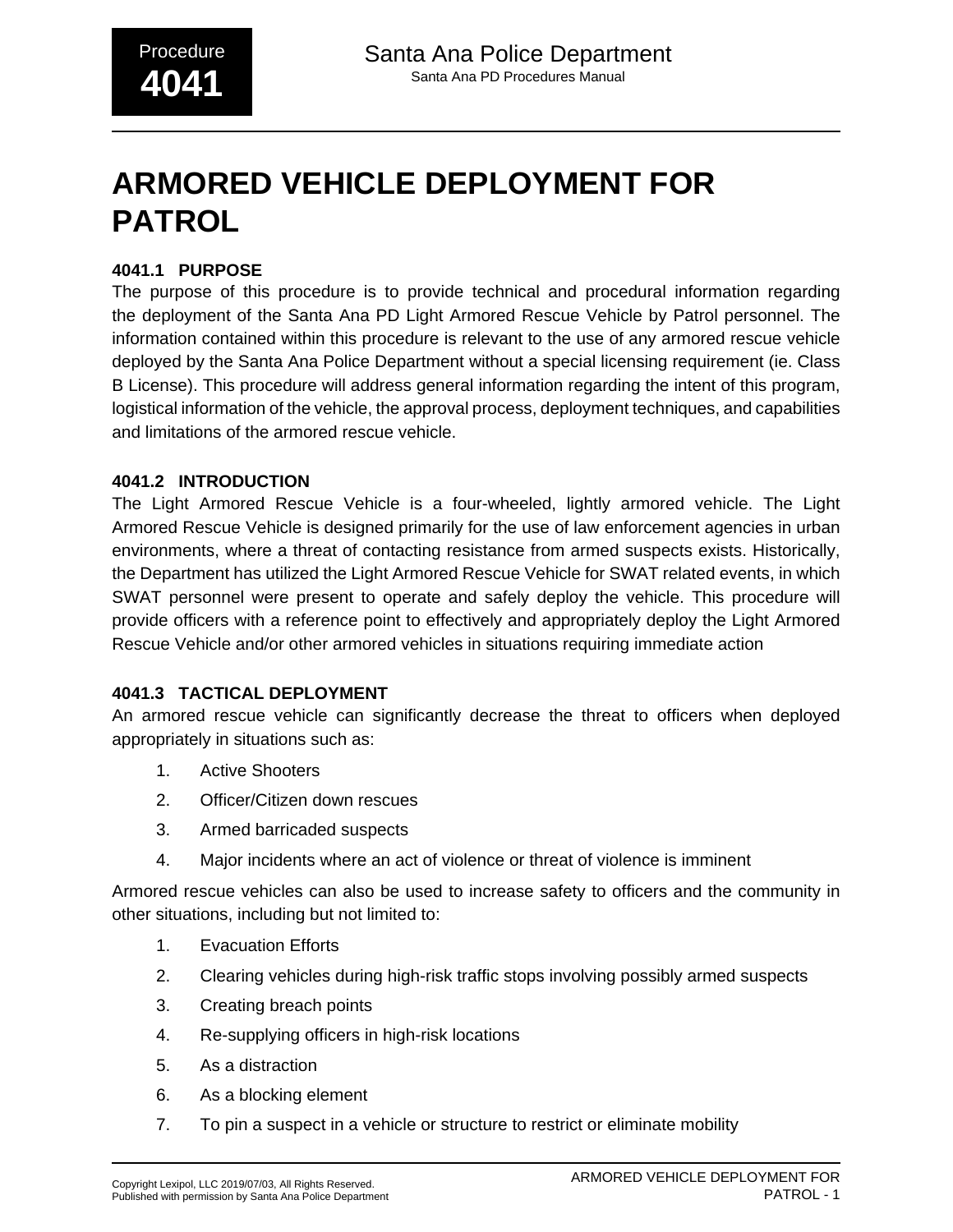Santa Ana PD Procedures Manual

## ARMORED VEHICLE DEPLOYMENT FOR PATROL

#### 4041.3.1 FACTORS TO CONSIDER

- 1. Officers should determine if the incident is exigent in nature and requires an immediate response, or if the situation meets the criteria for a SWAT call-out. For further refer to the Special Weapons and Tactics Policy.
- 2. Whether or not the environment is conductive to the movement of an armored vehicle (i.e., narrow streets, parked vehicles, hard-scape or structures restricting movement.)
- 3. Whether the officers at the scene possess the necessary capabilities; considering their experience, applicable training and physical ability to effectively deploy from and with the armored vehicle.

#### **4041.4 CAPABILITIES AND LIMITATIONS OF THE LIGHT ARMORED RESCUE VEHICLE**

- 1. The Light Armored Rescue Vehicle has a top speed of approximately 70 mph.
- 2. It can accommodate up to eight officers with gear inside the vehicle. Four additional officers can be transported on the rear step for short distances within the city; however, this method should not be employed when a threat of gun fire exists and officers shall wear helmets while the vehicle is in transport.
- 3. The Light Armored Rescue Vehicle provides ballistic protection above and beyond a standard patrol car with more interior space for conducting evacuations/rescues.
- 4. Five direct view vision blocks and two large ballistic windshields offer good visibility while providing greater ballistic protection.
- 5. Seven ports are co-located near the available vision blocks and can be opened and closed from the interior of the vehicle.
- 6. Rotating turret on the roof of the vehicle allows one officer to hold an elevated position with 360 degree movement and rotating cover.
- 7. Equipped with emergency lights and siren.

#### **4041.5 DEPLOYMENT APPROVAL AND LOGISTICS**

Use of a Light Armored Rescue Vehicle shall be limited to police personnel trained in the deployment and operation of the armored vehicle. Its deployment shall be approved by the scene supervisor and authorized by the on duty Watch Commander. A spare key to the Light Armored Rescue Vehicle will be stored in the Watch Commander's office and can only be issued by the Watch Commander or his/her designee.

The Light Armored Rescue Vehicle is parked in the north/west corner of the secured parking structure on the ground level, facing west. The vehicle runs on unleaded fuel and should be filled after each deployment, prior to storage. All equipment in the vehicle shall be secured within and the key returned to the Watch Commander's office immediately after use. The Light Armored Rescue Vehicle's deployment shall be documented in a supervisor's log and forwarded to the SWAT Commander for review.